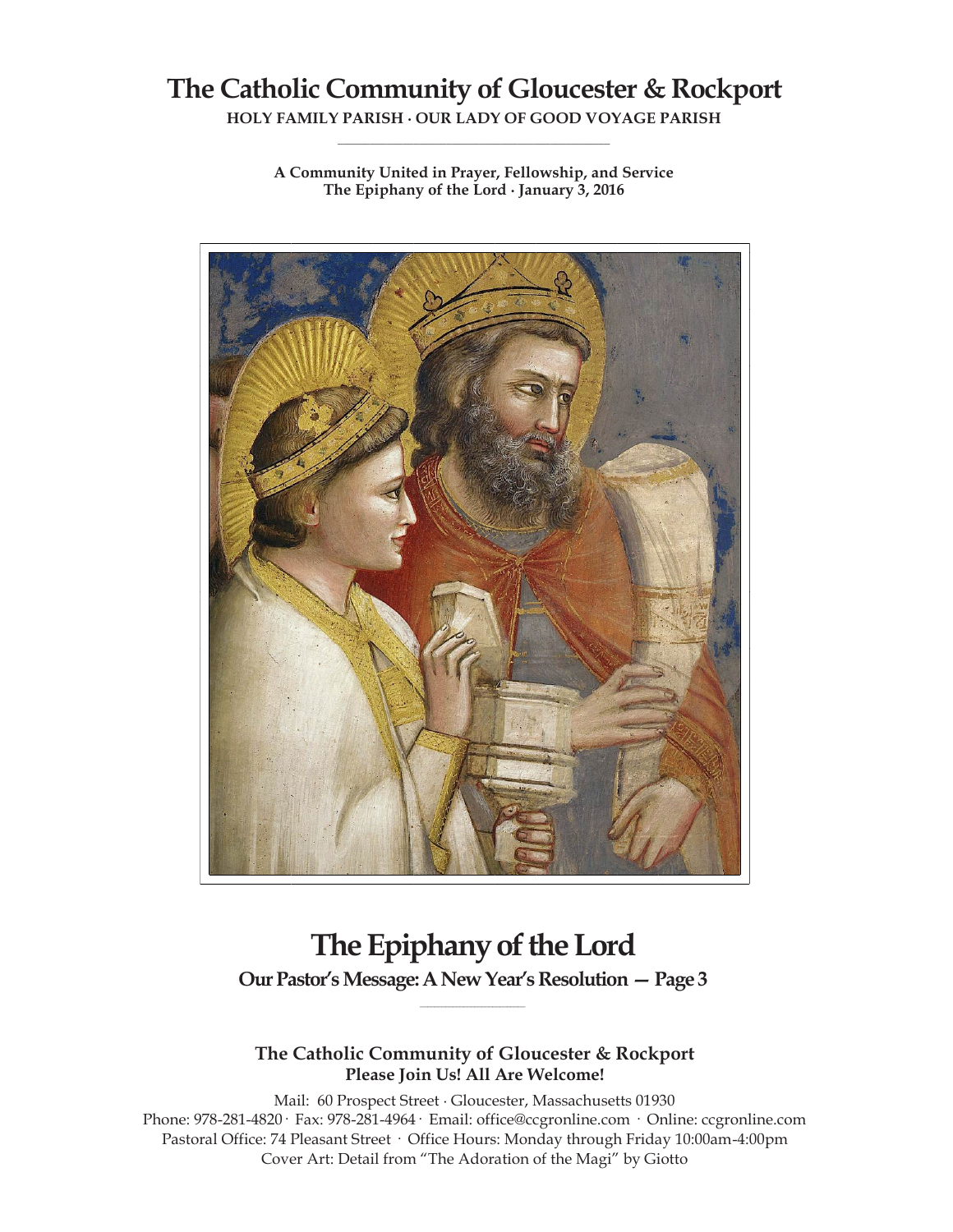# **Jubilee Year of Mercy An Invitation to Experience God's Love**

**\_\_\_\_\_\_\_\_\_\_\_\_\_\_\_\_\_\_\_\_\_\_\_\_\_\_\_\_\_\_**

# **MERCY FRIDAYS A MONTHLY VIGIL OF PRAYER Friday, January 15th· Begins at 12:00pm**

In March 2015, Pope Francis announced that the Roman Catholic Church would celebrate a Jubilee Year of Mercy beginning on the Solemnity of the Immaculate Conception of Mary (December 8, 2015) and concluding on the Feast of Christ the King (November 20, 2016). Last month, Pope Francis inaugurated the Jubilee Year of Mercy by opening the Holy Door at Saint Peter's Basilica in Rome. Overall, the theme of this extraordinary jubilee year is "Merciful Like the Father" and its primary focus is an ongoing invitation to all people to experience God's forgiveness, love, and mercy through prayer, penance, worship, and the Sacraments of the Church.

The tradition of the jubilee year is rooted in the Old Testament Book of Leviticus (Lev 25:8-13). In 1300, Pope Boniface VII convoked the first jubilee year in the Roman Catholic Church and offered all believers an opportunity for the universal forgiveness of sins. Since then, such holy or jubilee years have been celebrated every 25 or 50 years. The Catholic Church last celebrated a Jubilee Year in 2000 to mark the beginning of a new millennium. This Jubilee Year of Mercy is "extraordinary" because the Holy Father broke from tradition and announced it without advance notice or planning.

In the Catholic Community of Gloucester & Rockport, we will celebrate the Jubilee Year of Mercy with special programs and events throughout the year. For example, our next "Mercy Friday" is scheduled for Friday, January 15th in Our Lady of Good Voyage Church. Our vigil of prayer will begin at 12:00pm with Exposition of the Blessed Sacrament and Daytime Prayer from the Liturgy of the Hours. At 3:00pm, we will pray the Divine Mercy Chaplet. From 5:00pm until 6:00pm, Father Jim will hear confessions. And at 6:30pm, we will conclude with Evening Prayer (with Homily) and Benediction of the Blessed Sacrament. Please join us for all or part of this special day of devotion, prayer, and worship. All are welcome!

During the coming year, other programs and special events will include opportunities for scripture study, spiritual direction, mini-courses, and retreats all focused on offering our fellow parishioners and friends opportunities to deepen their personal relationships with the Lord and to experience God's love and mercy in their own lives. Throughout the year, let us pray for each other and for our parish communities: that the Lord will bless us with his boundless love and mercy. For more information, please contact Father Jim at frjim@ccgronline.com or 978- 281-4820. Peace and blessings to all! Happy New Year!

# **A PRAYER BY POPE FRANCIS FOR THE YEAR OF MERCY Let Us Pray with Our Holy Father!**

In honor of the Extraordinary Jubilee Year of Mercy, Pope Francis has written a special prayer to bring us closer to our merciful Lord through the inspiration of the scriptures and the grace of the Triune God. So, together with our Holy Father, Pope Francis, and with fellow Christians and people of goodwill around the world, let us raise our hearts and voices in the name of the Father, and of the Son, and of the Holy Spirit:

Lord Jesus Christ, you have taught us to be merciful like the heavenly Father, and you have told us that whoever sees you sees Him. Show us your face and we will be saved. Your loving gaze freed Zacchaeus and Matthew from being enslaved by money; the adulteress and Mary Magdalene from seeking happiness in created things; made Peter weep after his betrayal, and assured Paradise to the repentant thief. Let us hear, as if addressed to each one of us, the words that you spoke to the Samaritan woman: "If you knew the gift of God!"

You are the visible face of the invisible Father, of the God who manifests his power above all by forgiveness and mercy. Let the Church be your visible face in the world, its Lord risen and glorified. You willed that your ministers would also be clothed in weakness in order that they may feel compassion for those in ignorance and error: let everyone who approaches them feel sought after, loved, and forgiven by God.

Send your Holy Spirit and consecrate every one of us with his anointing, so that the Jubilee of Mercy may be a year of grace from the Lord, and your Church, with renewed enthusiasm, may bring good news to the poor, proclaim liberty to captives and the oppressed, and restore sight to the blind.

We ask this of you, Lord Jesus Christ, through the intercession of Mary, Mother of Mercy; you who live and reign with the Father and the Holy Spirit for ever and ever. Amen!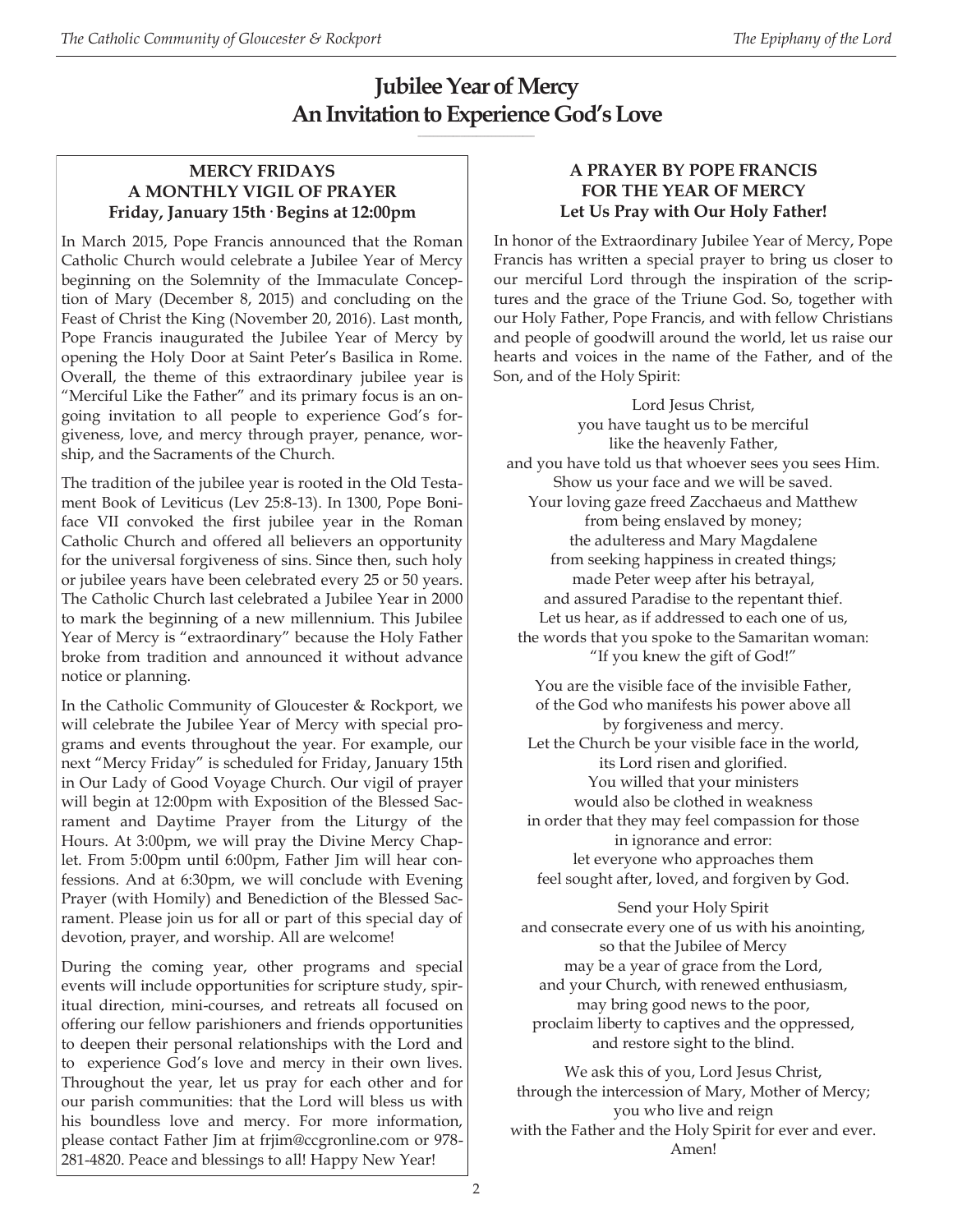#### **News & Notes \_\_\_\_\_\_\_\_\_\_\_\_\_\_\_\_\_\_\_\_**

# **FEAST OF THE EPIPHANY YOUTH PAGEANT Saturday, January 2nd· 4:00pm Mass**

This weekend throughout the world, as part of the Season of Christmas, the Catholic Church celebrates the Solemnity of the Epiphany of the Lord. Traditionally, the Epiphany commemorates the coming of the Magi from the East who pay homage to the newborn Prince of Peace, Jesus Christ. These wise men paid tribute to the Lord by bringing gifts of gold, frankincense, and myrrh.

Here in the Catholic Community of Gloucester & Rockport, our celebration of the Solemnity of the Epiphany includes a youth dramatization of the coming of the Magi at our 4:00pm Mass in Saint Ann Church. Children of all ages from both Holy Family Parish and Our Lady of Good Voyage Parish will participate in this annual Christmas tradition. On behalf of our grateful parishes, Father Jim thanks Sue Demetri and Donna Lupo for their dedication and hard work in organizing this year's youth pageant. Special thanks also go to all of the children who participated and their parents! Happy New Year!

#### **PARISH PAY**

#### **Electronic Giving Now Offered at Both Parishes!**

Electronic giving is now available at both Holy Family Parish and Our Lady of Good Voyage Parish. At parishpay.com, it is easy, simple, and safe to make online donations to your home parish using a credit card, debit card, or electronic check. Donations can be made on a one-time -only or ongoing basis. And it takes just a few minutes to set up a secure personal account. So, please prayerfully consider supporting your parish by giving electronically!

For more information about electronic giving in the Catholic Community of Gloucester & Rockport, please visit parishpay.com or contact Father Jim at 978-281-4820 or frjim@ccgronline.com. If you need any assistance with setting up an account, please contact Linda Rogers at 978- 281-4820 or lrogers@ccgronline.com. Thank you for your generous and ongoing support of our parishes! Merry Christmas! Happy New Year!

#### **BULLETIN SUBMISSIONS**

All submissions to our bulletin & website must be sent to Father Jim at frjim@ccgronline.com by Friday at 12:00pm for publication in the following week's bulletin. All submissions may be edited for content and must include clear and concise details about a program or event; date, time, and location; and contact information. Please note that not all requests can be honored. Priority is given to programs and events sponsored by the Catholic Community of Gloucester & Rockport. If you have questions or need more information, please contact Father Jim at frjim@ccgronline.com or 978-281-4820. Thank you!

#### **Our Pastor's Message \_\_\_\_\_\_\_\_\_\_\_\_\_\_\_\_\_\_\_\_\_**

# **A NEW YEAR'S RESOLUTION**

Each year, a friend of mine re-reads "A Christmas Carol" by Charles Dickens as part of his holiday tradition. Since my friend can no longer be considered a young man, he has probably read this classic tale more than thirty times. But each time, year after year, he comes away with a new lesson learned, a new bit of wisdom to share during friendly gatherings, dinners, and holiday parties.

This year, my friend was typically fascinated by the transformation of Ebenezer Scrooge from mean-spirited miser to charitable apostle of Christmas; and also by Scrooge's promise near the end of the story. After being visited by the Spirits of Christmas Past, Present, and Future, Scrooge resolves: "I will honor Christmas in my heart, and try to keep it all the year. I will live in the Past, the Present, and the Future. The Spirits of all three shall strive within me. I will not shut out the lessons that they teach."

Indeed, in the closing lines of "A Christmas Carol", Dickens assures us that "Scrooge was better than his word...He became as good a friend, as good a master, and as good a man, as the good old city knew, or any other good old city or town, or borough, in the good old world."

As a new year begins and as new year resolutions sadly fall by the wayside when confronted with the realities of work and family, we would do well to hold on tightly to Mr. Scrooge and his promise to "honor" and "keep" Christmas throughout the year. As Catholics, we are ever mindful of our shared past and traditions, both as parishioners in our home parishes and brothers and sisters in the Universal Church. And as Catholics, we always look to the future and toward the promise of eternal life.

But what about the present? At the beginning of "A Christmas Carol", Scrooge is mired in the muck of the present. He is weighed down by the concerns of the world: money, prestige, and power over others. Rather than being a voice of encouragement or an agent of charity to his friends, neighbors, and associates, Scrooge is a voice of anger and criticism. He is one of those sad people who tears down but does not build up.

As Christians, our vocation in the present is precisely that: to build up, to encourage, and to love. Our vocation is to live the Gospel, to share God's love with our families, friends, and neighbors, and to strengthen the Church through prayer, fellowship, and service. This year, let us pray for the grace to honor and keep Christmas each and every day. Let us resolve to love God and to love others; and to pray that what was said about Mr. Scrooge at the end of the story may be said about us — today, tomorrow, and throughout the year! May God bless us, everyone!

Peace and blessings to all for a Happy New Year, Father Jim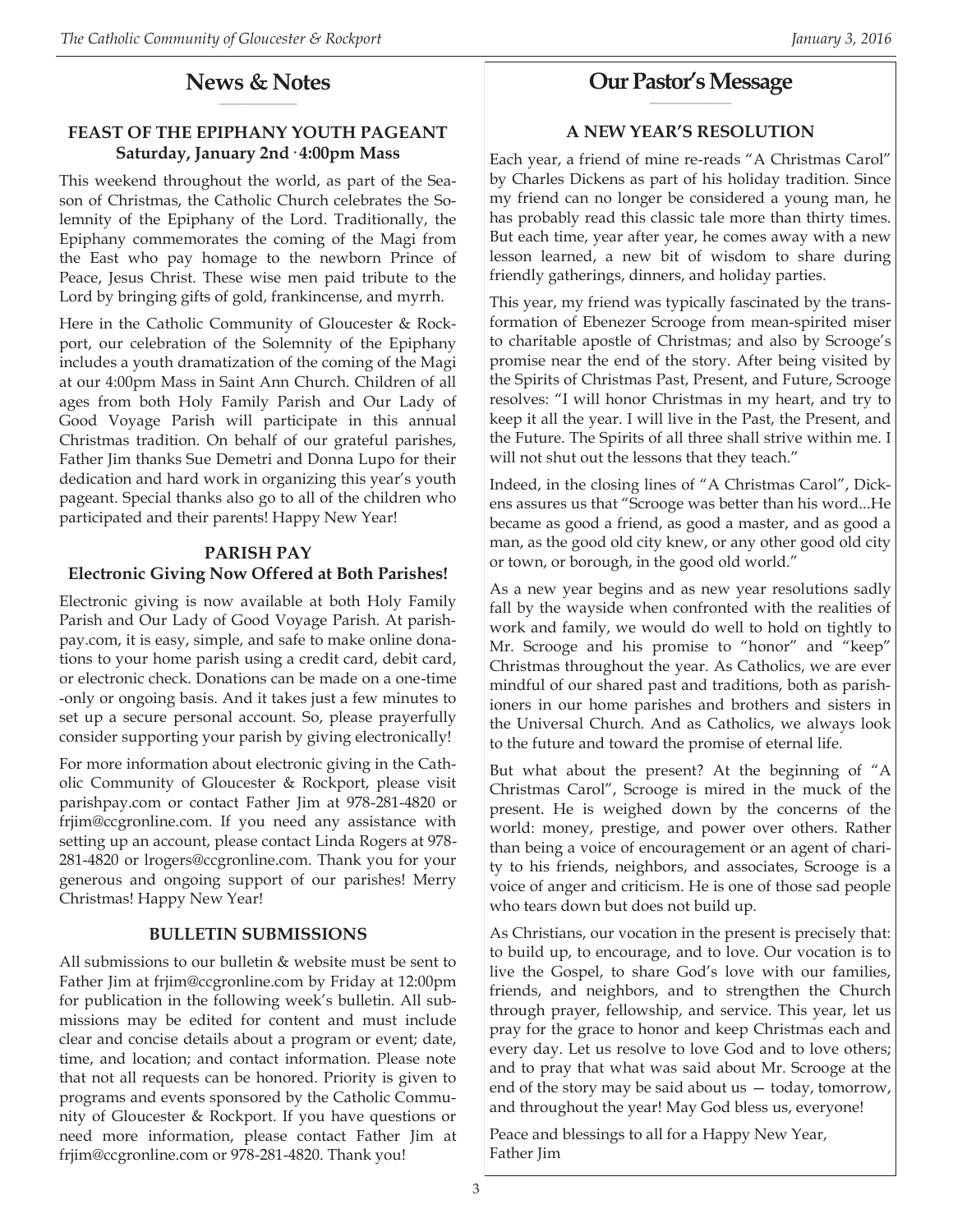#### **Prayer, Fellowship & Service \_\_\_\_\_\_\_\_\_\_\_\_\_\_\_\_\_\_\_\_**

### **MEN'S FELLOWSHIP Saturday Mornings· 6:30am-8:00am**

The Men's Fellowship meets every Saturday morning from 6:30am until 8:00am in the Parish Center (Saint Ann Church Campus). All are invited to join us for prayer, faith sharing, and mutual support as we work to deepen our faith and personal relationships with Jesus Christ. For more information, please contact Albie Mitchell at 978-879 -3655 or albiemitchell@me.com. New members welcome!

#### **HOLY NAME SOCIETY Sunday, January 3rd· 6:30pm· Our Lady's Hall**

The Holy Name Society of Our Lady of Good Voyage Parish is an organization of men which was founded to prayerfully support the parish through fundraising and volunteer service. The Holy Name Society meets on the first Sunday evening of each month in Our Lady's Parish Hall. Our next meeting is scheduled for Sunday, January 3rd at 6:30pm. For more information about the Holy Name Society and its good work in our parish, please contact Michael Horgan at 978-281-4820. Please join us! New members are always welcome!

# **OUR LADY'S GUILD**

# **Monday, January 4th· 6:30pm· Our Lady's Hall**

Since 1944, Our Lady's Guild has worked to build community among women of all ages in Our Lady of Good Voyage Parish through prayer, good works, social activities, and fundraising events. Our next meeting is scheduled for Monday, January 4th at 6:30pm in Our Lady's Hall. After our business meeting, we will hold a silent auction. All members are reminded to bring their food and auction donations. Fatima Lourenço and Rose DeLima will serve as co-chairwomen. For more information about becoming a member of Our Lady's Guild, please contact Linda Galvin at lingalv2010@gmail.com. All are welcome!

#### **CATHOLIC CHARITIES NORTH BASIC NEEDS ASSISTANCE Help Us Help Others!**

During these challenging economic times, Catholic Charities North provides basic needs assistance (grocery gift cards, utilities, and mortgage & rent) to families in need. Funds are also available to help our fishing community families with food, utilities, mortgage, and rental costs. If you can help us help others, please send your donation to: Catholic Charities North, Attention: Sarah Gindel, 60 Prospect Street, Gloucester, Massachusetts 01930. Please make all checks payable to Catholic Charities North and write "basic needs" in your check's memo line. For more information or assistance, please contact Sarah Gindel at sarah\_gindel@ccab.org or 978-283-3055. Thank you for your generosity and support!

#### **Youth Faith Formation News \_\_\_\_\_\_\_\_\_\_\_\_\_\_\_\_\_\_\_\_**

#### **CELEBRATION OF FIRST PENANCE & RECONCILIATION Saturday, January 9th· 11:00am· Saint Ann Church**

This year, sixty-four of our youngest fellow parishioners from both Holy Family Parish and Our Lady of Good Voyage Parish are preparing for their First Holy Communion. On Saturday, January 9th at 11:00am in Saint Ann Church, those young disciples will participate in the Sacrament of Penance & Reconciliation (Confession) for the first time. All parents, grandparents, godparents, friends, and family members are also invited to join us for this special celebration in the lives of these young disciples of Christ Jesus.

As First Penance approaches, please pray for all of our students and their families, and for all of our catechists and volunteers! For more information about our youth faith formation program, please contact Betsy Works at 978-281-4820 or bworks@ccgronline.com! May God bless our children at Christmas and always!

#### **PASTOR'S NOTE CALLING YOUNG DISCIPLES!**

As we begin to reimagine and rebuild our youth faith formation programs, it is important to remember that all children and teenagers are invited to participate in the life of our parishes: as altar servers, as players in our dramatization of the Epiphany, and as singers or instrumentalists in our Youth Choir. These are not just seasonal events but formative opportunities for children of all ages to gather in prayer, to learn about the teachings and traditions of the Church, and to live their faith in a true spirit of prayer, fellowship, and service. For more information about youth faith formation in the Catholic Community of Gloucester & Rockport, please see Fr. Jim or contact Betsy Works at bworks@ccgronline.com or 978-281-4820.

# **CCGR YOUTH CHOIR Tuesdays at 5:00pm· Saint Ann Church**

The Catholic Community of Gloucester & Rockport Youth Choir meets for practice and rehearsal every Tuesday afternoon at 5:00pm in Saint Ann Church. The Youth Choir, along with an ensemble of talented young instrumentalists, sings every weekend during Mass at one of our three churches: Saint Ann Church, Saint Joachim Church, and Our Lady of Good Voyage Church.

The Youth Choir welcomes new members (ranging in age from kindergarten through eighth grade). Singing in the choir is a great way to make new friends and participate in the life of our parishes! For more information, please contact Patty Natti at pnatti@comcast.net or leave a message by calling 978-281-4820. All are welcome!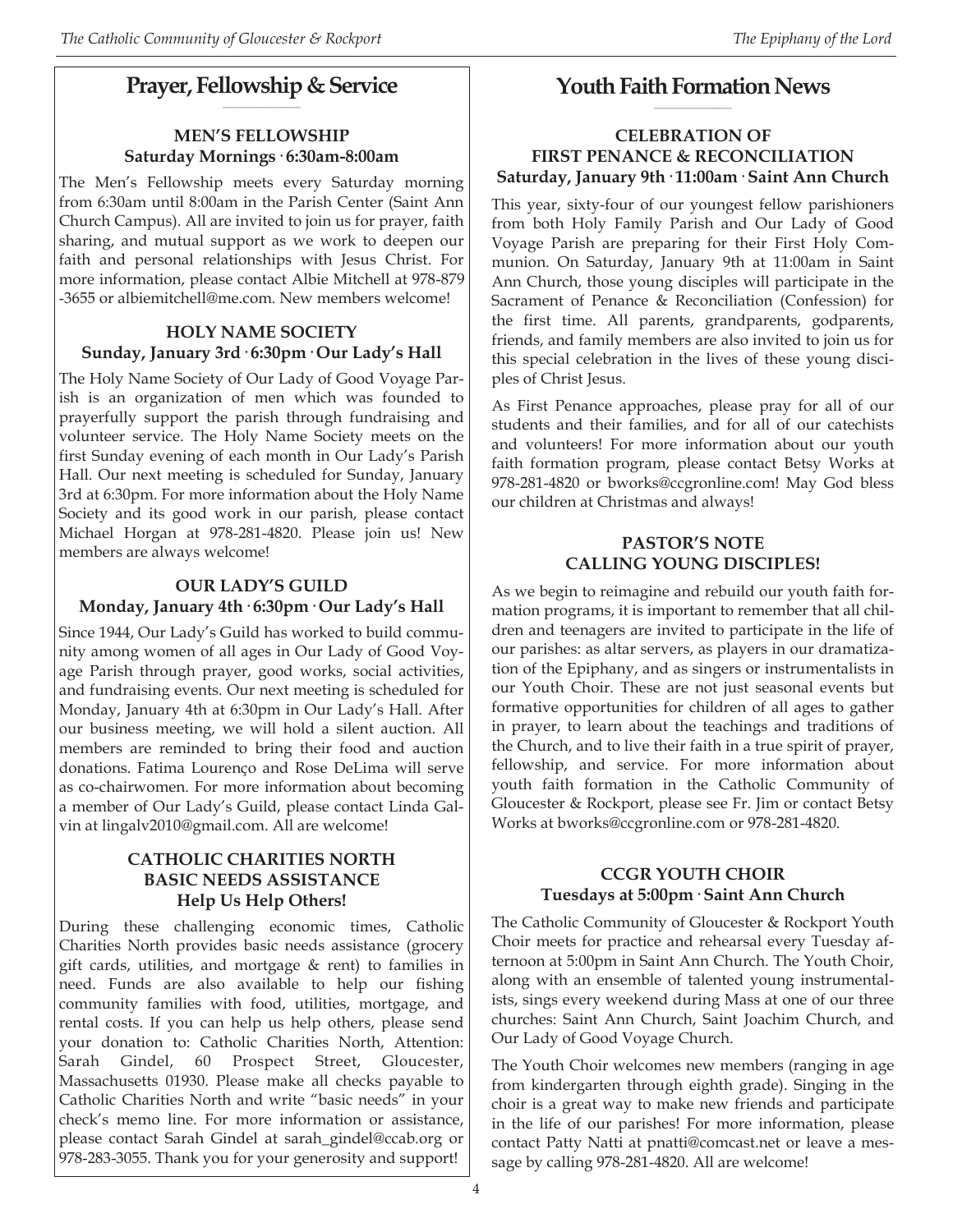#### **Sacrament of Baptism \_\_\_\_\_\_\_\_\_\_\_\_\_\_\_\_\_\_\_\_**

# **SACRAMENT OF BAPTISM Schedule for the Month of January**

The Sacrament of Baptism is the first of three Sacraments of Initiation in the Roman Catholic Church. The two other Sacraments of Initiation are Eucharist and Confirmation. According to the Catechism of the Catholic Church: "Holy Baptism is the basis of the whole Christian life, the gateway to life in the Spirit, and the door which gives access to the other sacraments. Through Baptism, we are freed from sin and reborn as children of God; we become members of Christ, are incorporated into the Church, and made sharers in her mission (CCC 1213)."

During January, the Catholic Community of Gloucester & Rockport will celebrate the Sacrament of Baptism according to the following schedule:

> Baptism Preparation Workshop Sunday, January 3rd at 1:00pm Our Lady of Good Voyage Church

Sacrament of Baptism Sunday, January 10th at 1:00pm Saint Ann Church

Sacrament of Baptism Sunday, January 17th at 1:00pm Our Lady of Good Voyage Church

Sacrament of Baptism Sunday, January 24th at 11:00am Saint Joachim Church

Last month, the following children received the Sacrament of Baptism here in the Catholic Community of Gloucester & Rockport:

Giuliana Ciaramitaro· Valentina Ciaramitaro Francis Day-Laporte· Amanda de Oliveira Bianca dos Santos· Etta Gardner James Lorden· Evan O'Connell· Isabella Parisi Kimberly Ricardo· Macie Zerilli

If you would like to arrange for your child's baptism, please contact Melissa Unis at office@ccgronline.com or 978-281-4820. If you are an adult who has not been baptized and would like to prepare for the Sacrament of Baptism in the Roman Catholic Church, please contact Cliff Garvey at cgarvey@ccgronline.com or 978-281-4820.

Congratulations! Please pray for these recently baptized children, their parents, grandparents, and godparents! Thank you for your prayers! May God bless you and your family throughout the new year!

#### **LEARN MORE ABOUT THE SACRAMENTS ON OUR WEBSITE!**

Join us: ccgronline.com/sacraments Follow us on Twitter: @ccgronline

#### **Prayer, Fellowship & Service \_\_\_\_\_\_\_\_\_\_\_\_\_\_\_\_\_\_\_\_**

# **CAPE ANN CURSILLO COMMUNITY Saturday, January 9th at 5:00pm**

The Cape Ann Cursillo Community is hosting its next Ultreya-Potluck Supper on Saturday, January 9th in the Parish Center (Saint Ann Church Campus) after the 4:00pm Mass. All are invited to join us for great food, good cheer, prayer, and fellowship! Upcoming Potluck Suppers are scheduled for February 13th (at Saint John's in Essex), April 9th (at Holy Family Parish in Gloucester), April 30th (Saint John's), and June 4th (Saint John's). For more information, please contact Albie Mitchell at 978-879 -3655 or albiemitchell@me.com. Please join us and bring a friend! All are welcome!

#### **EUCHARISTIC ADORATION Four Opportunities Each Week!**

Eucharistic Adoration is an ancient and prayerful devotion of the Real Presence of Christ in the Blessed Sacrament. Each week, the Catholic Community of Gloucester & Rockport offers several opportunities for Eucharistic Adoration: Monday Evenings at Saint Joachim Church (6:30pm-8:00pm); Thursday Evenings at Saint Ann Church (6:30pm-7:30pm); and Tuesday & Thursday Mornings at Saint Joachim Church (8:30am-10:30am). Please join us! All are welcome!

#### **THE LEGION OF MARY Tuesdays at 4:00pm· Parish Center**

Founded in Ireland in 1921, the Legion of Mary is an international fellowship of lay men and women who volunteer their time, talents, and prayers under the banner of the Blessed Virgin Mary by practicing the "spiritual works of mercy" in our parish communities. The Legion's primary apostolate is to visit and pray with our aged, disabled, homebound, and sick fellow parishioners.

Every Tuesday afternoon at 4:00pm, the Legion of Mary gathers in the Parish Center (Saint Ann Campus) to pray the Rosary, share their faith experiences, and participate in a period of faith formation under the guidance of their spiritual director. The Legion of Mary joyfully welcomes its two newest members: Jean Madruga of Our Lady of Good Voyage Parish and Elizabeth Unis Philips of Holy Family Parish. For more information about the Legion of Mary, please contact Joan Foster at ajay7@verizon.net; Sue Demetri at sdemetri2000@yahoo.com; or leave a message by calling our pastoral office at 978-281-4820. Please join us! New members are always welcome!

> **BRINGING HOME THE WORD A Weekly Resource for Prayer & Reflection** New Edition Every Saturday! Join us: ccgronline.com/news